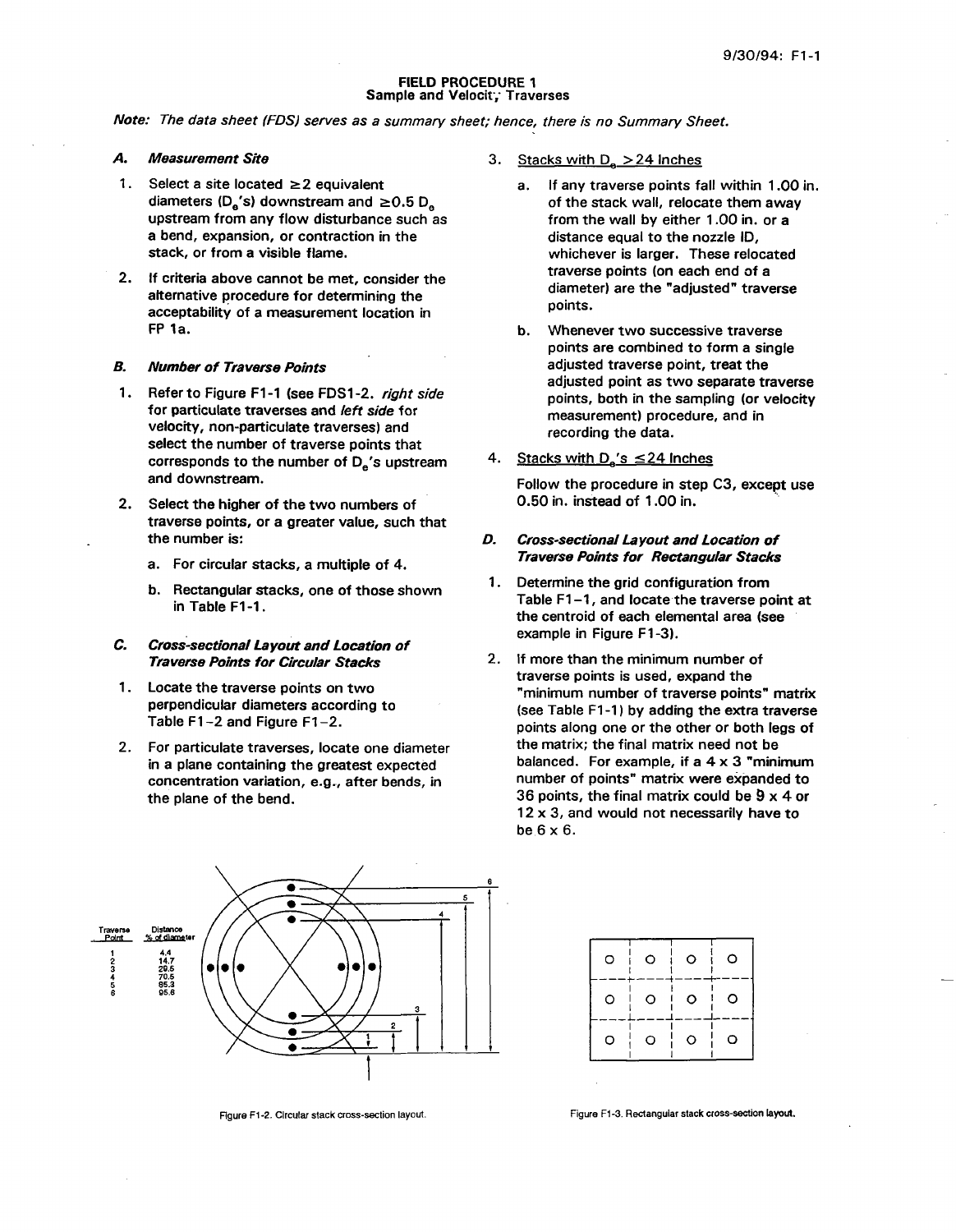## FIELD DATA SHEET 1 Sampling and Velocity Traverse Points

| <b>Client/Plant Name</b>                                    |                           |             | <u> 1980 - Andrea State Barbara, amerikan personal di Salam Barbara (</u> |                |        |              |                    |
|-------------------------------------------------------------|---------------------------|-------------|---------------------------------------------------------------------------|----------------|--------|--------------|--------------------|
|                                                             | $\sim$                    |             |                                                                           |                |        |              |                    |
|                                                             |                           |             |                                                                           |                |        |              |                    |
| Port I.D.                                                   |                           |             |                                                                           | Pt.            | % Duct | Dist. from   | Dist. from         |
| Distance from Far Wall to Outside of Port                   |                           |             |                                                                           |                | Depth  | Inside Wall* | Outside of<br>Port |
| Nipple Length and/or Wall Thickness                         |                           |             |                                                                           | 1              |        |              |                    |
| Stack/Duct (V) Blue Print ( ) Measured ( )                  |                           |             |                                                                           | $\overline{2}$ |        |              |                    |
| Depth/Diameter (> 12 in. ?)                                 |                           |             |                                                                           | 3              |        |              |                    |
| Width (if rectangular)                                      |                           |             |                                                                           | 4              |        |              |                    |
| Equiv. Diameter (if rect.)                                  |                           |             |                                                                           | 5              |        |              |                    |
| $D_e = 2 D W/(D + W)$                                       |                           |             |                                                                           | 6              |        |              |                    |
| Area (A) $(>113 \text{ in.}^2$ ?)<br>$A = \pi D_2/4$ or D W |                           |             |                                                                           | 7              |        |              |                    |
|                                                             | <b>Distance</b>           | $D_{\bf a}$ | No. Pts*                                                                  | 8              |        |              |                    |
|                                                             |                           |             |                                                                           | 9              |        |              |                    |
| Upstream $\left(\geq 2 D_{a}?\right)$                       |                           |             |                                                                           | 10             |        |              |                    |
| Downstream $\left(\geq 0.5 D_a?\right)$                     |                           |             |                                                                           | 11             |        | $\tau^{-1}$  |                    |
|                                                             | <b>Rectangular Matrix</b> |             |                                                                           | 12             |        |              |                    |
| * Circle larger of two.                                     |                           |             |                                                                           | 13             |        |              |                    |
|                                                             |                           |             |                                                                           | 14             |        |              |                    |

**Do** not place closer to stack walls than: 1 **.O** in. for stack dia. > 24 in. 0.5 in. for stack dia. 12 to **524** in.

15<br>
16<br>
17<br>
17<br>
18<br>
19<br>
19

 $\begin{bmatrix} 1 \end{bmatrix}$ 

**19 I** 

I I *I* **I <sup>I</sup>**

<u>I i 10 milion de la contrada de la contrada de la contrada de la contrada de la contrada de la contrada de la </u>

Sketch of Location: In the space above, sketch a flow diagram of the test location; show the distance from the ports to flow disturbances before and after. Sketch the cross-sectional area; show sampling port locations. In horizontal ducts, check for dust buildups and measure or estimate the depth. Sketch of Location: In the space above, sketch a flow diagram of the test location; show the distance from the ports to<br>flow disturbances before and after. Sketch the cross-sectional area; show sampling port locations. In

| Completeness | Legibility                 | Accuracy | <b>Specifications</b> | Reasonableness               |
|--------------|----------------------------|----------|-----------------------|------------------------------|
| Checked by:  | Personnel (Signature/Date) |          |                       | Team Leader (Signature/Date) |
|              |                            |          |                       |                              |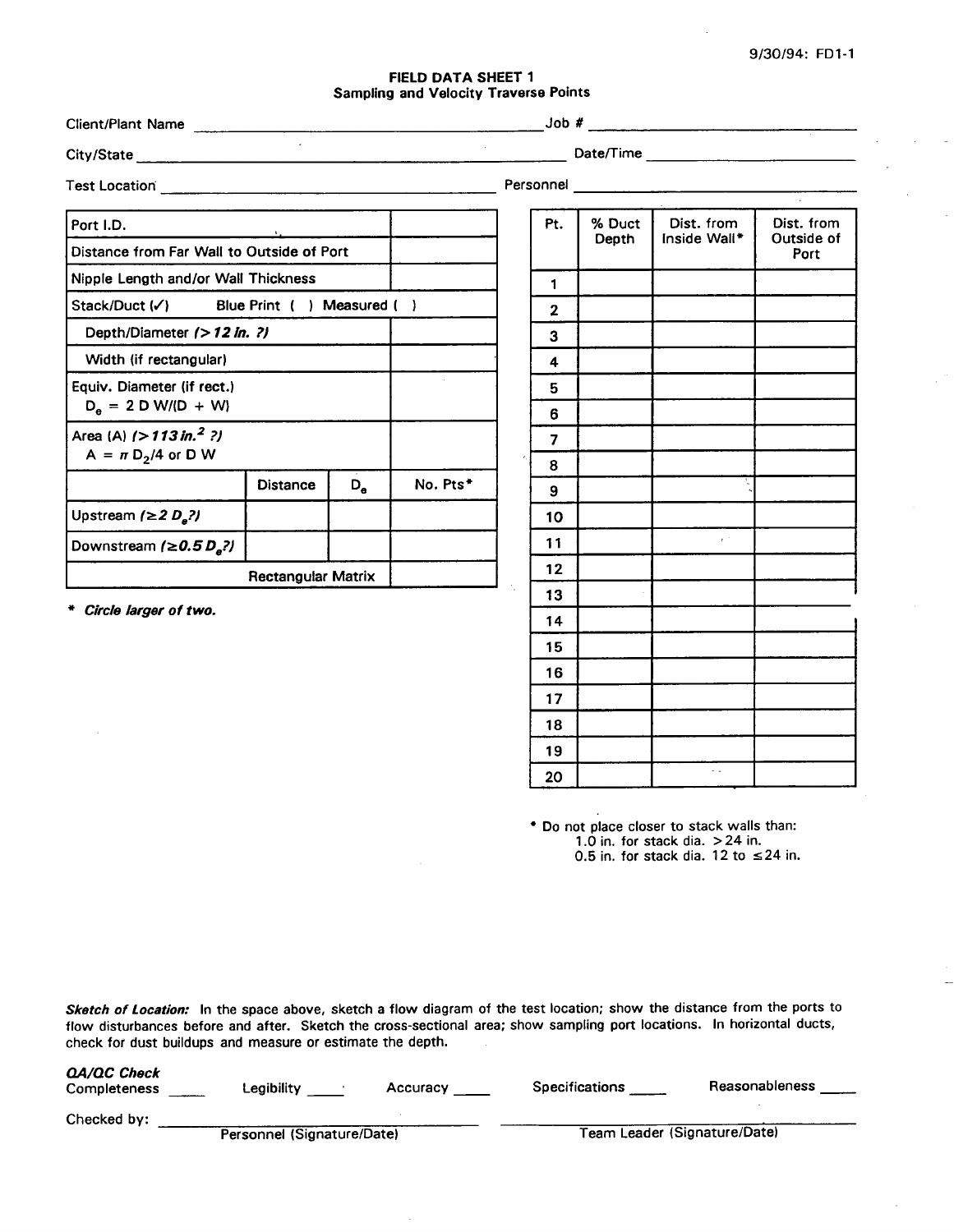## **CONSIDERATIONS**

- 1. If test location is after a cyclone or inertial demister following venturi scrubbers or if the stack has tangential inlets or other configurations that tend to induce swirling, *verify that cycionic flow does not exist. See FP 7a (Check here \_\_ if verification is made a.,J attach FDS 1a. If cyclonic flow exists, modify source by using* straightening vanes or use another location.
- **2.** If D < 12 inches for circular stack or duct, or if A < 1 *13* in.\* for rectangular, do not *use this method; rather use FRIA CHIPT VALUE OF USE ANOTHER IDCATION*<br> **FP 1A (Check here \_\_ and attach FDS 1A).**
- **3.** If the test location <2 **D,** downstream or *<0.5* **D,** upstream a flow disturbance, e.g., bend, expansion, or contraction in the stack, or from a visible flame, *do not use this method. Afternatively, conduct the procedure in If the test location <2 D<sub>e</sub> downstream or <0.5 D<sub>e</sub> upstream <u>from</u> a flow disturbance, e.g., bend, expansion, of contraction in the stack, or from a visible flame, <i>do not use this method. Alternatively, conduct the pro Section 2.5 of Method 1 to determine whether the location is acceptable. Check here \_\_if this option is used*<br>and attach FDS 1b.
- 4. For rectangular stacks, a balanced matrix layout must be used, i.e., one of the matrices shown in Table F1-1. Once the minimum sample point matrix requirement is met, an unbalanced matrix may be used. For example, if you need a **3** x **3** matrix, but have ten ports, you may use a *3* x 10 *or* a *4* x 10 matrix. A **2** x 5 or **2** x 10 matrix is not acceptable.
- 5. For particulate traverses, one of the diameters must be in the plane containing the greatest expected concentration variation, e.g., after bends, in the plane of the bend.
- 6. If any of the specifications are not met, check with enforcement agency to determine whether the agency will

| <b>TABLE F1-1</b> |              |            |              |  |  |  |  |  |
|-------------------|--------------|------------|--------------|--|--|--|--|--|
| No.<br>Pts        | Matrix       | No.<br>Pts | Matrix       |  |  |  |  |  |
| 9                 | $3 \times 3$ | 30         | $6 \times 5$ |  |  |  |  |  |
| 12                | $4 \times 3$ | 36         | $6 \times 6$ |  |  |  |  |  |
| 16                | $4 \times 4$ | 42         | $7 \times 6$ |  |  |  |  |  |
| 20                | $5 \times 4$ | 49         | 7 x 7        |  |  |  |  |  |
| 25                | $5 \times 5$ |            |              |  |  |  |  |  |



|                                                                                | TABLE F1-1       |              |              |                                   |              |              |              |              | <b>TABLE F1-2</b> |                                                  |              |              |              |                                                     |
|--------------------------------------------------------------------------------|------------------|--------------|--------------|-----------------------------------|--------------|--------------|--------------|--------------|-------------------|--------------------------------------------------|--------------|--------------|--------------|-----------------------------------------------------|
| Matrix                                                                         | No.              | Matrix       |              |                                   |              |              |              |              |                   | LOCATION OF POINTS IN CIRCULAR STACKS OR DUCTS   |              |              |              |                                                     |
|                                                                                | Pts              |              |              | 4                                 | 6            | 8            | 10           | 12           | 14                | 16                                               | 18           | 20           | 22           | 24                                                  |
| $3 \times 3$                                                                   | 30               | $6 \times 5$ |              | 1<br>6.7                          | 4.4          | 3.2          | 2.6          | 2.1          | 1.8               | 1.6                                              | 1.4          | 1.3          | 1.1          | 1.1                                                 |
| 4 x 3                                                                          | 36               | 6 x 6        |              | $\mathbf{2}$<br>25.0<br>75.0<br>3 | 14.6<br>29.6 | 10.5<br>19.4 | 8.2<br>14.6  | 6.7<br>11.8  | 5.7<br>9.9        | 4.9<br>8.5                                       | 4.4<br>7.5   | 3.9<br>6.7   | 3.5<br>6.0   | 3.2<br>5.5                                          |
| $4 \times 4$                                                                   | 42               | 7 x 6        |              | 4<br>93.3<br>5                    | 70.4<br>85.4 | 32.3<br>67.7 | 22.6<br>34.2 | 17.7<br>25.0 | 14.6<br>20.1      | 12.5<br>16.9                                     | 10.9<br>14.6 | 9.7<br>12.9  | 8.7<br>11.6  | 7.9<br>10.5                                         |
|                                                                                |                  |              |              | 6                                 | 95.6         | 80.6         | 65.8         | 35.6         | 26.9              | 22.0                                             | 18.8         | 16.5         | 14.6         | 13.2                                                |
| 5 x 4                                                                          | 49               | 7 x 7        | 7<br>8       |                                   |              | 89.5         | 77.4         | 64.4         | 36.6              | 28.3                                             | 23.6         | 20.4         | 18.0         | 16.1                                                |
|                                                                                |                  |              | 9            |                                   |              | 96.8         | 85.4<br>91.8 | 75.0<br>82.3 | 63.4<br>73.1      | 37.5<br>62.5                                     | 29.6<br>38.2 | 25.0<br>30.6 | 21.8<br>26.2 | 19.4<br>23.0                                        |
| $5 \times 5$                                                                   |                  |              | 10           |                                   |              |              | 97.4         | 88.2         | 79.9              | 71.7                                             | 61.8         | 38.8         | 31.5         | 27.2                                                |
|                                                                                |                  |              | 11           |                                   |              |              |              | 93.3         | 85.4              | 78.0                                             | 70.4         | 61.2         | 39.3         | 32.3                                                |
|                                                                                |                  |              | 12           |                                   |              |              |              | 97.9         | 90.1              | 83.1                                             | 76.4         | 69.4         | 60.7         | 39.8                                                |
|                                                                                |                  |              | 13           |                                   |              |              |              |              | 94.3              | 87.5                                             | 81.2         | 75.0         | 68.5         | 60.2                                                |
|                                                                                |                  |              | 14           |                                   |              |              |              |              | 98.2              | 91.5                                             | 85.4         | 79.6         | 73.8         | 67.7                                                |
|                                                                                |                  |              | 15           |                                   |              |              |              |              |                   | 95.1                                             | 89.1         | 83.5         | 78.2         | 72.8                                                |
|                                                                                | Figure F1-1      |              | 16<br>17     |                                   |              |              |              |              |                   | 98.4                                             | 92.5<br>95.6 | 87.1<br>90.3 | 82.0         | 77.0                                                |
|                                                                                |                  |              |              |                                   |              |              |              |              |                   |                                                  |              |              | 85.4         | 80.6                                                |
|                                                                                |                  |              |              |                                   |              |              |              |              |                   |                                                  |              |              |              |                                                     |
| Use higher of two numbers.                                                     |                  |              | 18           |                                   |              |              |              |              |                   |                                                  | 98.6         | 93.3         | 88.4         |                                                     |
| >8 or >2 diameters and if duct diameter<br>is $-24$ inches, use 8 or 9 points. |                  |              | 19           |                                   |              |              |              |              |                   |                                                  |              | 96.1         | 91.3         |                                                     |
|                                                                                |                  |              | 20<br>21     |                                   |              |              |              |              |                   |                                                  |              | 98.7         | 94.0         |                                                     |
| <b>Yaiochy</b>                                                                 | <b>DIAMETERS</b> | Particulate  | 22           |                                   |              |              |              |              |                   |                                                  |              |              | 96.5<br>98.9 |                                                     |
| UP                                                                             | <b>DOWN</b>      |              | 23           |                                   |              |              |              |              |                   |                                                  |              |              |              | 83.9<br>86.6<br>89.5<br>92.1<br>94.5<br>96.8        |
|                                                                                |                  |              | 24           |                                   |              |              |              |              |                   |                                                  |              |              |              |                                                     |
| 8                                                                              | 2.0              | 12           |              |                                   |              |              |              |              |                   |                                                  |              |              |              |                                                     |
| 7<br>12                                                                        | - 1.75           |              |              |                                   |              |              |              |              |                   | LOCATION OF POINTS IN RECTANGULAR STACK OR DUCTS |              |              |              |                                                     |
| 6                                                                              | 1.5              | 16           |              | $\mathbf{2}$                      | $\mathbf{3}$ | 4            | 5            | 6            | 7                 | 8                                                | 9            | 10           | 11           | 12                                                  |
| 5                                                                              | 1.25             | 20           | 1            | 25.0                              | 16.7         | 12.5         | 10.0         | 6.3          | 7.1               | 6.3                                              | 5.6          | 5.0          | 4.5          |                                                     |
|                                                                                |                  |              | $\mathbf{z}$ | 75.0                              | 50.0         | 37.5         | 30.0         | 25.0         | 21.4              | 16.8                                             | 16.7         | 15.0         | 13.6         |                                                     |
| 16                                                                             |                  |              | 3            |                                   | 83.3         | 62.5         | 50.0         | 41.7         | 35.7              | 31.3                                             | 27.8         | 25.0         | 22.7         |                                                     |
|                                                                                |                  | 24 or 25     | 4            |                                   |              | 87.5         | 70.0         | 58.3         | 50.0              | 43.8                                             | 38.9         | 35.0         | 31.8         |                                                     |
| $\mathbf{z}$                                                                   | 0.5              |              | 5            |                                   |              |              | 90.0         | 75.0         | 64.3              | 56.3                                             | 50.0         | 45.0         | 40.9         |                                                     |
|                                                                                |                  |              | 6            |                                   |              |              |              | 91.7         | 78.6              | 68.7                                             | 61.1         | 55.0         | 50.0         | 98.9<br>4.2<br>12.5<br>20.6<br>29.2<br>37.5<br>45.8 |
|                                                                                |                  |              | 7            |                                   |              |              |              |              | 92.9              | 81.3                                             | 72.2         | 65.0         | 59.1         | 54.2                                                |
|                                                                                |                  |              | 8<br>9       |                                   |              |              |              |              |                   | 93.8                                             | 83.3         | 75.0         | 68.2         | 62.5                                                |
|                                                                                |                  |              | 10           |                                   |              |              |              |              |                   |                                                  | 94.4         | 85.0<br>95.0 | 77.3<br>86.4 | 70.8<br>79.2                                        |
|                                                                                |                  |              | 11           |                                   |              |              |              |              |                   |                                                  |              |              | 95,5         | 87.5                                                |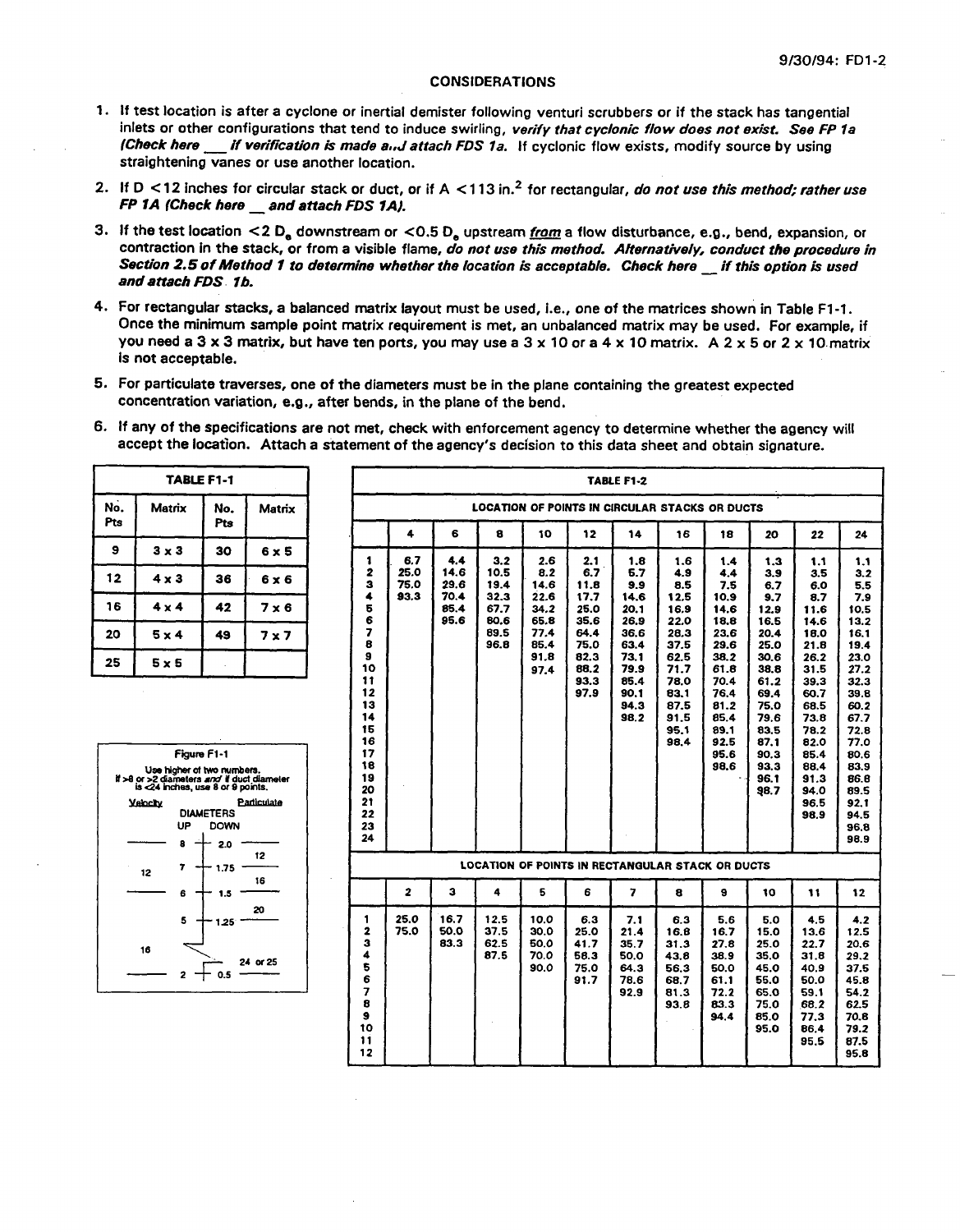### **FIELD PROCEDURE** la **Flow** Verification or Alternative Measurement Site

*Note: Use section A after such devices as cyclones and inertial demisters following venturi scrubbers, or in stacks having tangential inlets or other duct configurations that tend to induce swirling to check for the presence or absence of cyclonic flow.* 

#### *A. Flow Verification*

- 1. Set up the apparatus (see FP 2). Level and zero the manometer. Position the Type S pitot tube at each traverse point, in succession. The *"0"* reference" is when the planes of the face openings of the pitot tube are perpendicular to the stack crosssectional plane.
- 2. Rotate the pitot tube (up to  $\pm 90^\circ$  yaw angle) until a null reading is obtained. Carefully determine and record the value of the rotation angle  $(\alpha)$  to the nearest degree (see FDS la).

## *B. Alternative Measurement Site*

downstream or **<0.5 D,** upstream, and is limited to ducts  $>24$  in. This alternative applies to sources **c** 2 D,

- 1. Use 40 traverse points for circular ducts and 42 points for rectangular ducts.
- 2. Prepare the directional probe and differential pressure gauges as recommended by the manufacturer.
- **3.**  *Optional:* Leak-check the system (see FP 2a).
- 4. Level and zero the manometers. Periodically check the level and zero during the traverse.
- 5. Obtain the readings shown in FDS 1b at each traverse point, and determine the yaw and pitch angles.
- **6.**  *Mandatory:* Leak-check the system (see FP 2a). Failing the leak-check invalidates the test run.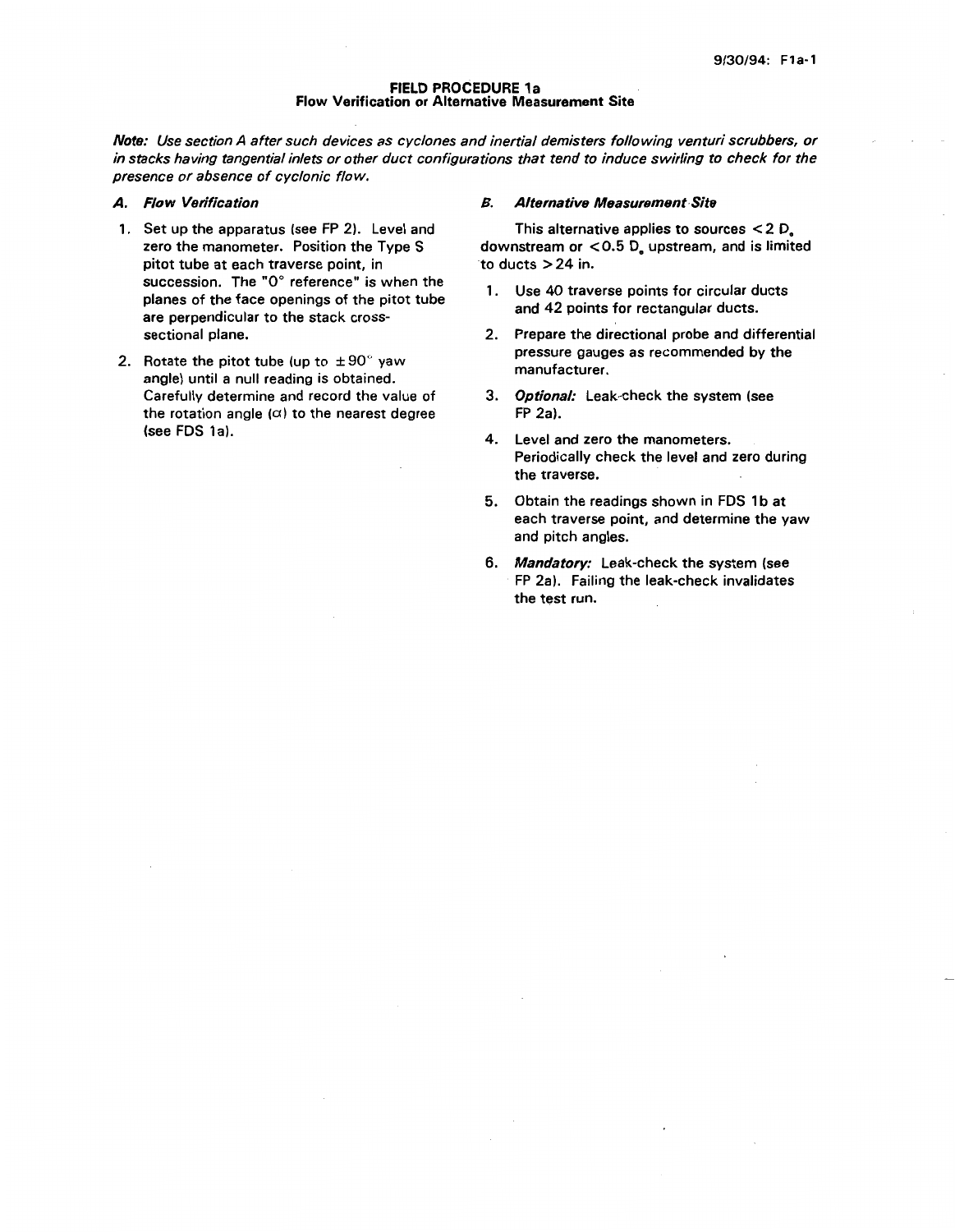$\overline{\phantom{a}}$ 

 $\mathbf{r}$ 

# **FIELD DATA SHEET** la **Flow** Verification

 $\sim 10^7$ 

 $\sim 10$ 

| Test                 | Yaw Angle      |                                   |                                                    |                                                                                                                              |                                                                             |
|----------------------|----------------|-----------------------------------|----------------------------------------------------|------------------------------------------------------------------------------------------------------------------------------|-----------------------------------------------------------------------------|
| Point                | $(\text{deg})$ |                                   |                                                    |                                                                                                                              |                                                                             |
|                      |                |                                   |                                                    |                                                                                                                              |                                                                             |
|                      |                |                                   | sampling, use the data sheet under Method 5.       | Note: To combine this information with the preliminary traverse for Method 5                                                 |                                                                             |
|                      |                |                                   |                                                    | <b>CONSIDERATIONS</b>                                                                                                        |                                                                             |
|                      |                |                                   |                                                    | Are the face openings of the Type S pitot tube parallel to each other and<br>perpendicular to the axis passing through both? |                                                                             |
|                      |                |                                   | does the yaw angle indicator read zero?            | When the face of the pitot tube is parallel to the axis of the stack or duct,                                                |                                                                             |
|                      |                |                                   | satisfies Method 1 criteria.                       | Average yaw angle $\leq 20^{\circ}$ ? If not, do not use this location. Alternatively,                                       | modify the source by using straightening vanes or use another location that |
|                      |                |                                   |                                                    |                                                                                                                              |                                                                             |
|                      |                |                                   |                                                    |                                                                                                                              |                                                                             |
|                      |                |                                   |                                                    |                                                                                                                              |                                                                             |
|                      |                |                                   |                                                    |                                                                                                                              |                                                                             |
|                      |                |                                   |                                                    |                                                                                                                              |                                                                             |
|                      |                |                                   |                                                    |                                                                                                                              |                                                                             |
|                      |                |                                   |                                                    |                                                                                                                              |                                                                             |
|                      |                |                                   |                                                    |                                                                                                                              |                                                                             |
| No. of Pts:          | Sum:           |                                   | No. of Pts = includes points with $0^{\circ}$ yaw. |                                                                                                                              |                                                                             |
|                      |                |                                   | $Sum = sum of absolute values$                     |                                                                                                                              |                                                                             |
|                      | Avg:           |                                   | $Avg = Sum/(No. of Pts)$                           |                                                                                                                              |                                                                             |
|                      |                |                                   |                                                    |                                                                                                                              |                                                                             |
| QA/QC Check          |                |                                   |                                                    | Completeness _____ Legibility _____ Accuracy _____ Specifications Reasonableness _                                           |                                                                             |
| Checked by: $\qquad$ |                |                                   |                                                    |                                                                                                                              |                                                                             |
|                      |                | <b>Personnel (Signature/Date)</b> |                                                    |                                                                                                                              | <b>Team Leader (Signature/Date)</b>                                         |

 $\sim$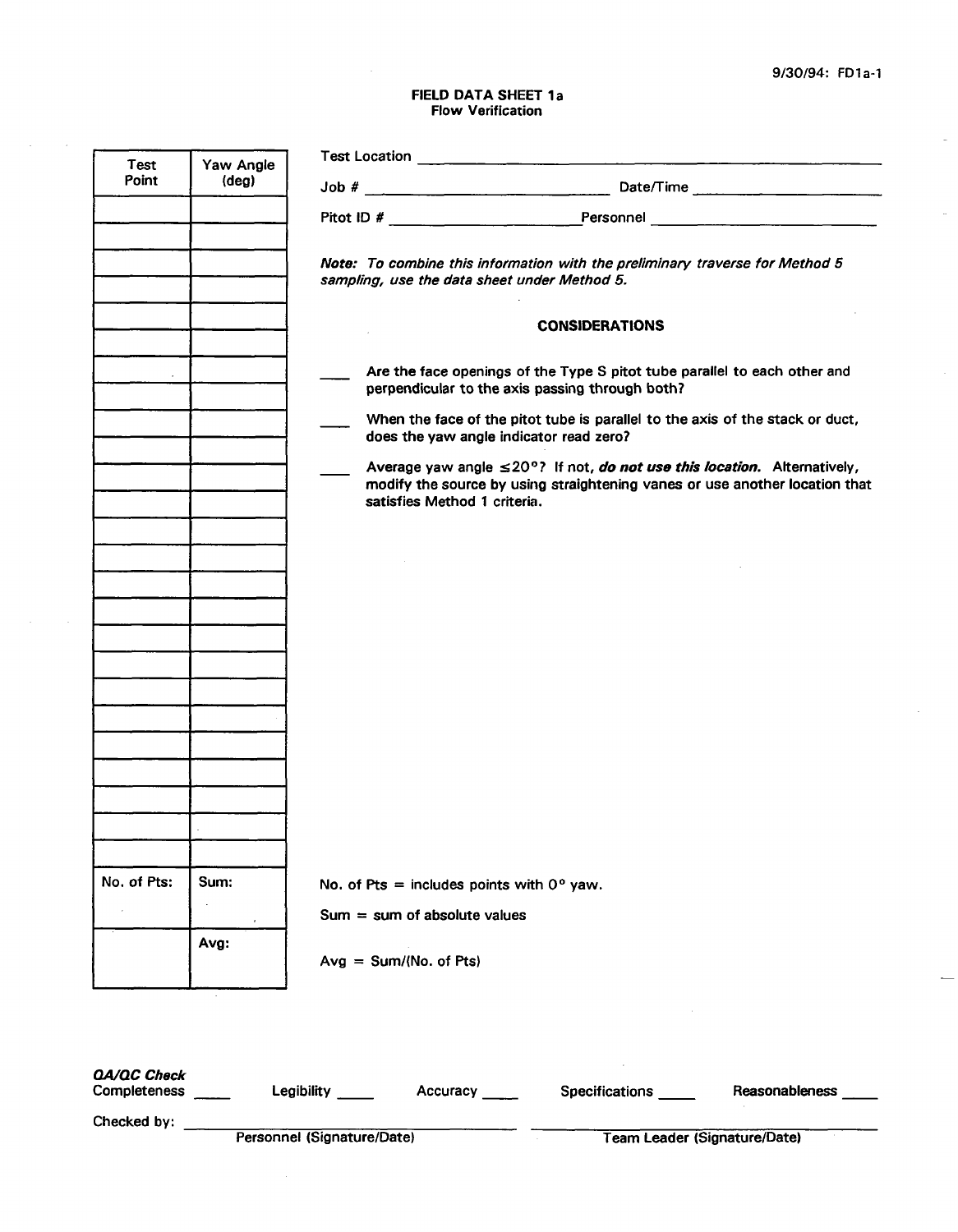*9130194:* **FD1 b-1** 

## FIELD DATA SHEET 1b Alternative Measurement Site

| <b>Test Location</b>                                                                                                                                                                                                          | Job#                                                                                                                                                                                                                          |
|-------------------------------------------------------------------------------------------------------------------------------------------------------------------------------------------------------------------------------|-------------------------------------------------------------------------------------------------------------------------------------------------------------------------------------------------------------------------------|
| Date/Time and the contract of the contract of the contract of the contract of the contract of the contract of the contract of the contract of the contract of the contract of the contract of the contract of the contract of | No. of Test Pts $(\checkmark)$ : 42 (Rectangular) 40 (Circular,                                                                                                                                                               |
| Duct Size $>24$ in. (?) 3-D Pitot                                                                                                                                                                                             | Personnel and the contract of the contract of the contract of the contract of the contract of the contract of the contract of the contract of the contract of the contract of the contract of the contract of the contract of |

| Test<br>Pt |  | Yaw $\begin{vmatrix} P_4 - P_5 \end{vmatrix}$ $P_1 - P_2$ | Pitch               | $\mathbf{R}_{\rm i}$ | Test<br>$\mathsf{Pt}$ | Yaw                 | $ P_4 \cdot P_5  P_1 \cdot P_2 $ | Pitch         | $\mathbf{R}_{\rm i}$ |
|------------|--|-----------------------------------------------------------|---------------------|----------------------|-----------------------|---------------------|----------------------------------|---------------|----------------------|
|            |  |                                                           |                     |                      |                       |                     |                                  |               |                      |
|            |  |                                                           |                     |                      |                       |                     |                                  |               |                      |
|            |  |                                                           |                     |                      |                       |                     | $\epsilon$                       |               |                      |
|            |  |                                                           |                     |                      |                       |                     |                                  |               |                      |
|            |  |                                                           |                     |                      |                       |                     |                                  |               |                      |
|            |  |                                                           |                     |                      |                       |                     |                                  |               |                      |
|            |  |                                                           |                     |                      |                       |                     |                                  | $\frac{1}{2}$ |                      |
|            |  |                                                           |                     |                      |                       |                     |                                  |               |                      |
|            |  |                                                           |                     |                      |                       |                     |                                  |               |                      |
|            |  |                                                           |                     |                      |                       | $\mathcal{A}^{\pm}$ |                                  |               |                      |
|            |  |                                                           |                     |                      |                       |                     |                                  |               |                      |
|            |  |                                                           | $\bar{\mathcal{A}}$ |                      |                       |                     |                                  |               |                      |
|            |  |                                                           |                     |                      |                       |                     |                                  |               |                      |
|            |  |                                                           |                     |                      |                       |                     |                                  |               |                      |
|            |  |                                                           |                     |                      |                       |                     |                                  |               |                      |
| ¥,         |  |                                                           |                     |                      |                       |                     |                                  |               |                      |
|            |  |                                                           |                     |                      |                       |                     |                                  |               |                      |
|            |  |                                                           |                     |                      |                       |                     |                                  |               |                      |
|            |  |                                                           |                     |                      |                       |                     |                                  |               |                      |
|            |  |                                                           |                     |                      |                       |                     |                                  |               |                      |
|            |  |                                                           |                     |                      |                       |                     |                                  |               |                      |

n **n** and **n** and **n** and **n** and **n** and **n** and **n** and **n** and **n** and **n** and **n** and **n** and **n** and **n** and **n** and **n** and **n** and **n** and **n** and **n** and **n** and **n** and **n** and **n** and **n** and **n** and **n** and **n**

Post-test Leak Check *(Stable* for > *75 seconds at 3 in. H,O?)* 

**Ri** *s2Oo* and SD **~10~7** If so, use at **224** or 25 traverse points for particulate sampling and **216** for velocity measurements.

| QA/QC Check |  |
|-------------|--|
| <b>A</b> I  |  |

| Completeness |  |
|--------------|--|
|              |  |

Legibility \_\_\_\_\_ Accuracy \_\_\_\_\_ Specifications \_\_\_\_ Reasonableness \_\_\_

Checked by:  $\overline{\phantom{a}}$ 

Personnel (Signature/Date) Team Leader (Signature/Date)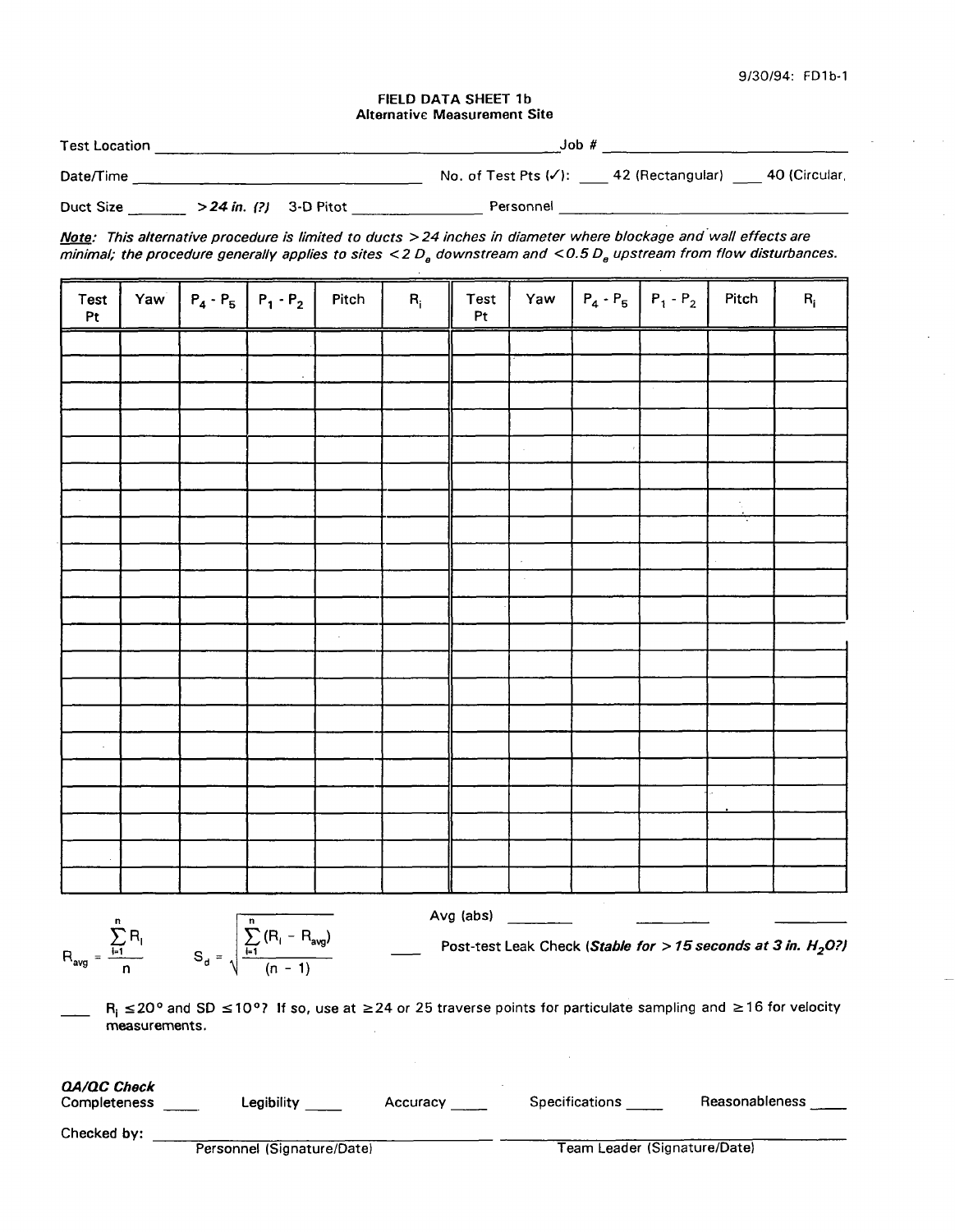#### FIELD PROCEDURE **1A**  Sample and Velccity Traverses in Small Stacks or Ducts

*Note: procedure is the same as that in FP* **7,** *except for the special provisions that apply to small stacks or ducts, i.e., 4 in.*  $\leq D$  < 12 in. or 12.57 in.<sup>2</sup>  $\leq A$  < 113 in.<sup>2</sup>.

*A. Selection of Measurement Site 6.* 

*1* 

1. Particulate Measurements - Steadv or Unsteadv Flow

FDS **1A).**  Select a site as shown in Figure F1A-1 (see

- 2. Particulate (Steady Flow) or Velocity (Steady or Unsteadv Flow) Measurements
	- a. If the average total volumetric flow rate in a duct is constant with respect to time or if only velocity measurements are required, select one location and use the same criterion as in FP 1.
	- b. Conduct velocity traverses before and after particulate sampling to demonstrate steady state conditions, i.e.,  $v_1/v_1 \le 1.10$ .

*Number of Traverse Points* 

Particulate Measurements (Steady **or**  Unsteadv Flow)

- 1. Use FP 1 except consider the distance between the velocity and sampling sites in addition to the upstream and downstream distances.
- **2.**  Choose the highest of the three numbers of traverse points as in FP 1.